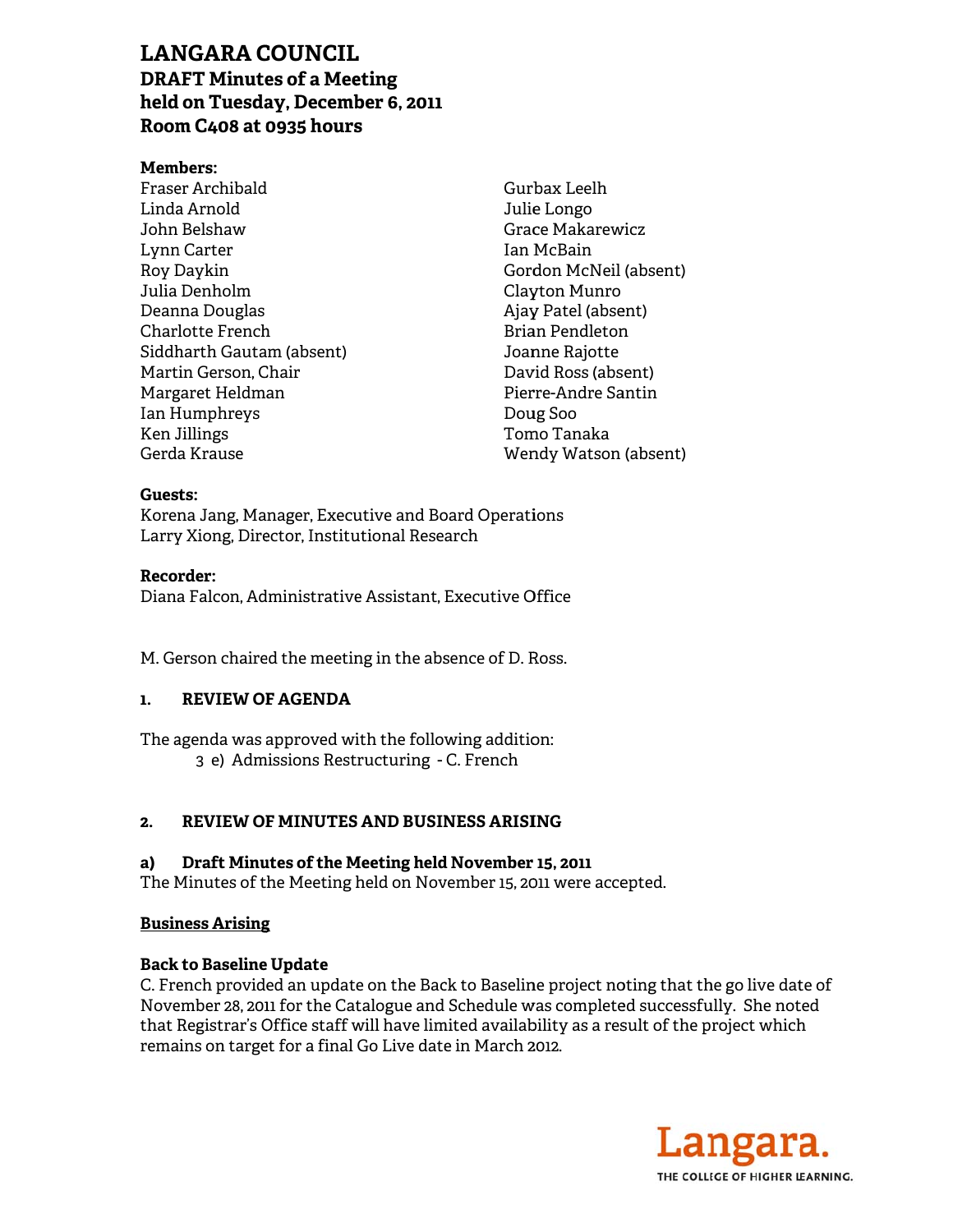## **3. FOR INFORMATION**

### **a) Accountability Reports Presentation of Survey Results**

L. Xiong, Director, Institutional Research made a presentation entitled "2011 Accountability Presentation to Langara Council" which highlighted data from the Langara 2010 Current Student Survey, Provincial Former Student Outcomes Survey: 2010; Langara College Accountability Plan and Report: Langara Performance Measures; BC Student Transitions Project; and Student Demographics.

In response to member's questions, L. Xiong noted the following:

- results of the 2010 Current Student Surveys are based on student perspective;
- the number of students that were assessed from other institutions for comparison purposes to Langara can be provided; and,
- a committee consisting of one representative from each member institution develops and reviews questions for overall business of the Provincial Survey on a regular basis. Suggestions can be made but major changes would still be decided by the committee.

It was noted that information highlighted in the presentation can be obtained at: http://www.langara.bc.ca/about-langara/institutional-research/index.html

## **b) NSERC Eligibility**

M. Gerson announced that Langara College has been approved by the Natural Sciences and Engineering Research Council (NSERC) for administration of grants which provides Langara the ability to apply for grants in support of post-secondary research in sciences.

M. Gerson thanked and acknowledged the work of the Scholarly Activity Steering Committee (SASC) J. Belshaw, S. Copp, J. Douglas, V. Feng, M. Heldman, I. Humphreys, W. Pierson, S. Plear, J. Russell, K. Sveinson and T. Tanaka, who worked tirelessly developing policies and ensuring that Langara's application was complete.

M. Gerson further noted that Langara is anticipating Social Sciences and Humanities Research Council (SSHRC) approval by the end of the year which will provide a number of opportunities for undergraduates engaged in research in social sciences and humanities.

# **c) Access Copyright Update**

G. Makarewicz provided an update on the Access Copyright issue noting that the Association of Canadian Community Colleges (ACCC) and the Association of University and Colleges (AUCC) continue to work together. P. Santin completed a survey on Langara's course management systems as Access Copyright has an impression that there is a substantive amount of illicitly published course management material. Instructors have been encouraged to only use material from Langara's permissions database rather than from Access Copyright.

ACCC has recommended that all institutions have a Fair Dealings Policy which will identify what can be photocopied, how much can be photocopied, inter-library loans, etc. A Langara College policy is being developed as a result.